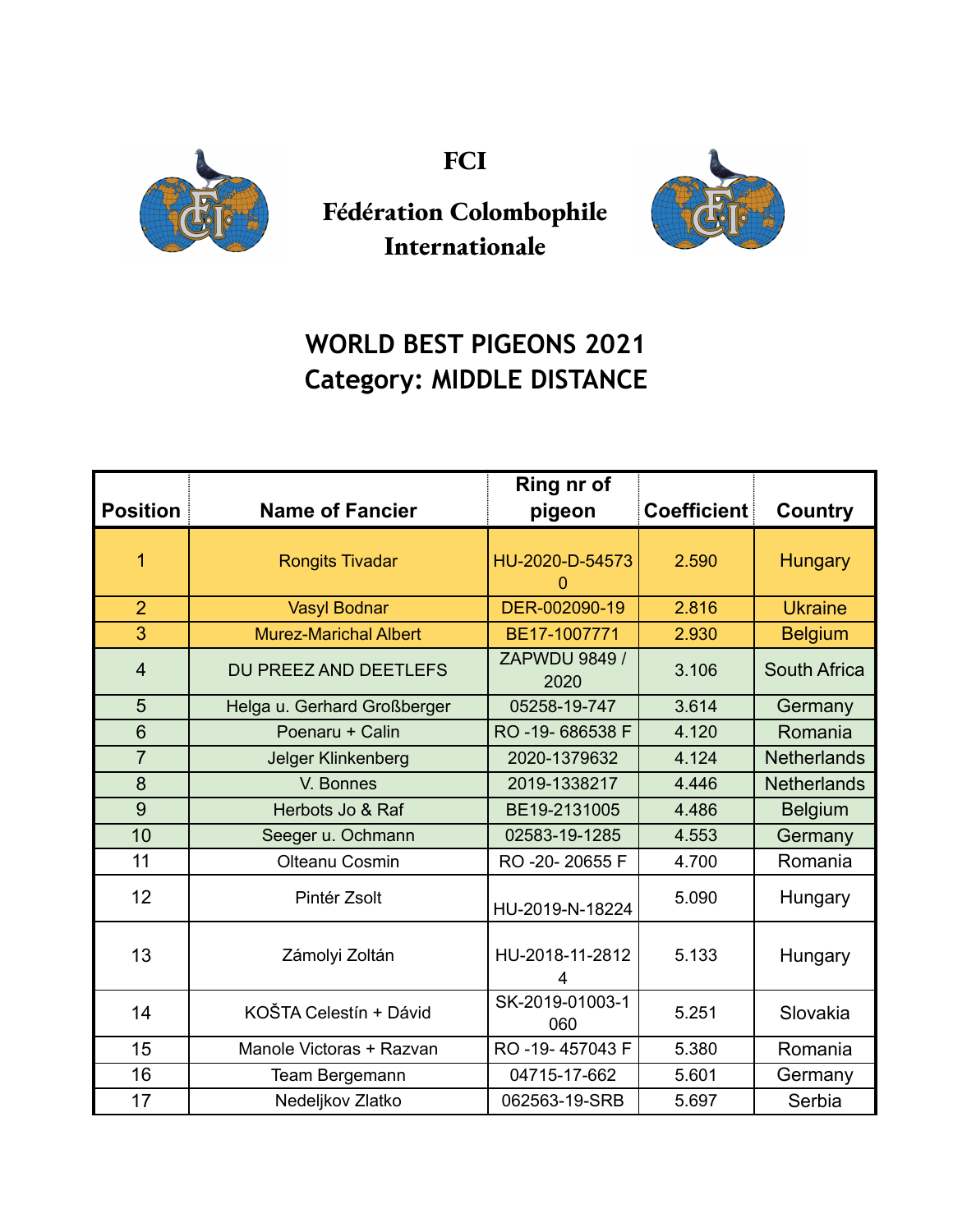| 18 | BEDNÁR Jozef st. + ml.            | SK-2018-02601-1<br>52       | 5.830  | Slovakia           |
|----|-----------------------------------|-----------------------------|--------|--------------------|
| 19 | De Bock Jelle                     | BE20-4146108                | 6.907  | <b>Belgium</b>     |
| 20 | ILČÍK Václav                      | CZ 19-0162-1552             | 6.990  | Czech<br>Republic  |
| 21 | Rafał Pasoń - Andrzej Smerdzyński | PL-0169-19-3600             | 7.050  | Poland             |
| 22 | Mr & Mrs Kinahan & Turner         | NEHU 2019 Z 58              | 7.291  | <b>UK-NEHU</b>     |
| 23 | Elisio Manuel Ribeiro Silva       | 8294309/18                  | 7.478  | Portugal           |
| 24 | SRNÍČEK J.ml+ Lucie               | CZ 19-0186-942              | 7.500  | Czech<br>Republic  |
| 25 | Combinatie Lin                    | 2019-1696085                | 7.513  | <b>Netherlands</b> |
| 26 | <b>Manuel Costa Pernicas</b>      | 9034269/18                  | 7.642  | Portugal           |
| 27 | <b>Mallaburn Brothers</b>         | <b>NEHU 2020 CD</b><br>2775 | 7.898  | <b>UK-NEHU</b>     |
| 28 | PALACKÝ Miroslav                  | CZ 19-0199-993              | 8.240  | Czech<br>Republic  |
| 29 | Igor Rybiak                       | 2210501-19                  | 8.478  | <b>Ukraine</b>     |
| 30 | Dariusz Krasik                    | PL-0350-19-6053             | 8.910  | Poland             |
| 31 | Čipčija Srđan                     | 029514-19-SRB               | 9.593  | Serbia             |
| 32 | Dinning Son & Lumsden             | <b>NEHU 2021 BV</b><br>1749 | 10.264 | <b>UK-NEHU</b>     |
| 33 | Francisco Ferreira Rocha          | 9381408/19                  | 10.286 | Portugal           |
| 34 | Yosyp Konzola                     | 2296810-19                  | 10.576 | <b>Ukraine</b>     |
| 35 | RADOČÁNI Dalibor + Dáša           | SK-2019-0403-65<br>5        | 11.002 | Slovakia           |
| 36 | Mieczysław Smorąg                 | PL-0169-18-8539             | 11.180 | Poland             |
| 37 | PIVANTI LUIGI E PIERO             | 13179/20                    | 12.581 | Italy              |
| 38 | <b>TOUATI MED SACI</b>            | 08042/20/M                  | 12.581 | Algeria            |
| 39 | Prosenica Zoran                   | CRO-21307/19                | 13.175 | Croatia            |
| 40 | <b>TIGER TEAM</b>                 | 9111928/19                  | 13.397 | Italy              |
| 41 | <b>MESSAI AOUN MAAMER</b>         | 064AAO/20/M                 | 13.397 | Algeria            |
| 42 | Alejandro Vigil                   | 1322705/20                  | 14.817 | Argentina          |
| 43 | <b>CAMPANINI e BIANCHI</b>        | 5285/20                     | 15.987 | Italy              |
| 44 | <b>HABITA SDAAM HOCINE</b>        | 401AAO/19/M                 | 15.987 | Algeria            |
| 45 | Bjeloš N. - Simonović S.          | 977000-18-SRB               | 16.464 | Serbia             |
| 46 | Boris Sovič                       | 107-6486-20 Ž               | 17.06  | Slovenia           |
| 47 | Sebastián Carella                 | 1289508/20                  | 20.131 | Argentina          |
| 48 | Jugović Željko                    | CRO-37887/18                | 21.839 | Croatia            |
| 49 | Maxime RENAUD                     | FR 028809-20                | 22.615 | France             |